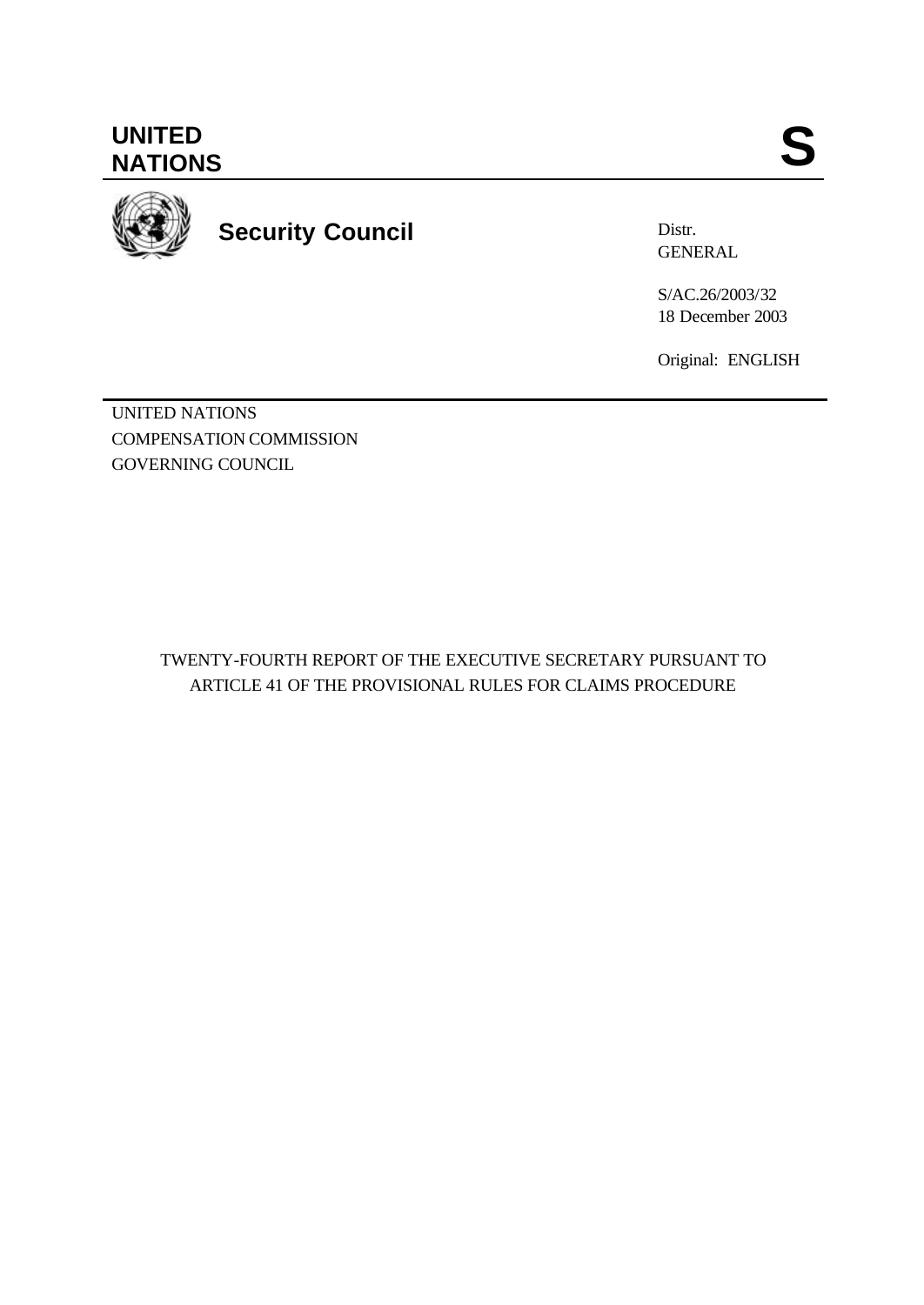#### Introduction

1. The present report identifies, pursuant to article 41 of the United Nations Compensation Commission's (the "Commission") Provisional Rules for Claims Procedure (S/AC.26/1992/10) (the "Rules"), recommended corrections in the various claims categories since the "Twenty-third report of the Executive Secretary pursuant to article 41 of the Provisional Rules for Claims Procedure" (S/AC.26/2003/25). Chapter I of this report contains recommended corrections concerning claims in categories "A" and "C", where the Panels of Commissioners have concluded their work. Chapter II contains recommended corrections to claims in category "D", where the Panels of Commissioners continue their work. Finally, chapter III provides information concerning requests by claimants for corrections to approved awards under article 41 of the Rules, including a report of the secretariat's review to determine whether or not these requests warrant action under article 41. Annexes I to III to this report contain tables showing the aggregate corrected awards, by country and by instalment, based on the recommendations contained herein and annex IV contains a cumulative table of article 41 corrections to claim awards up to the forty-ninth session of the Governing Council.

### I. RECOMMENDED CORRECTIONS CONCERNING CLAIMS IN CATEGORIES "A" AND "C"

#### A. Category "A" corrections

2. Recommendations for corrections to category "A" claims include the following kinds of corrections: duplicate claims, reinstatement of a claim previously identified as a duplicate, and higher to lower amounts.

#### 1. Duplicate claims

3. The Commission received information from the Government of the Philippines in respect of 4,016 claims that are potentially duplicate claims. Having reviewed 977 claims to date, the Commission has confirmed that all 977 claims are indeed duplicates of other claims that were awarded compensation in category "A". No compensation should have been awarded for the duplicate claims. It should be emphasized that, when notifying the Commission of these duplicate claims, the Government of the Philippines returned to the Compensation Fund the full amount of the awards issued for such duplicate claims.

4. Accordingly, as set forth in table 1 below, it is recommended that the awards for these claims be corrected. Table 1 identifies the country concerned, the instalments to be adjusted, the number of claims affected, and the net effect of the adjustments.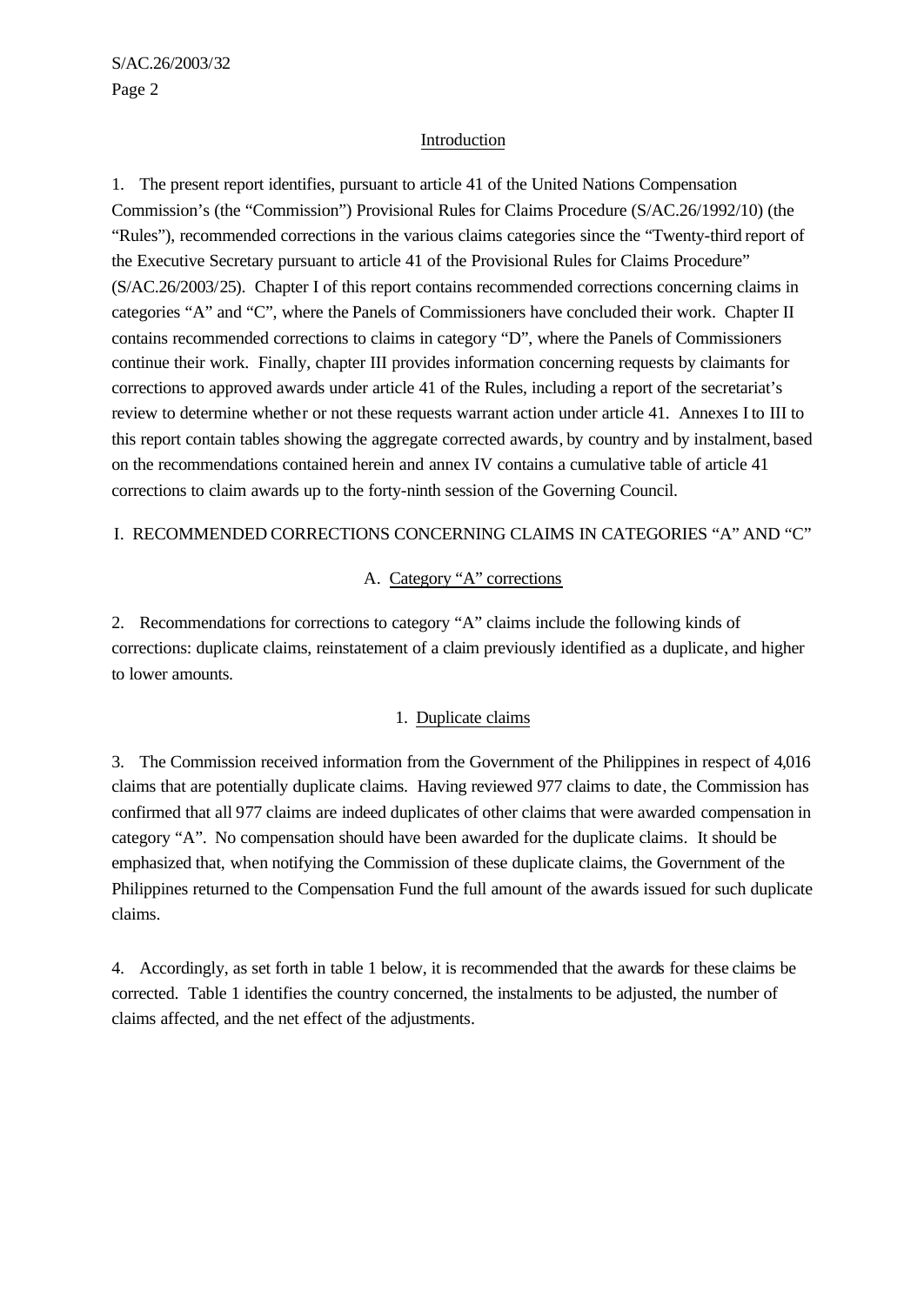| <b>Country</b> | Instalment |     | Amount of net effect<br>(USD) |  |
|----------------|------------|-----|-------------------------------|--|
| Philippines    | Third      |     | (2,500.00)                    |  |
| Philippines    | Fourth     | 516 | (2,068,000.00)                |  |
| Philippines    | Fifth      | 460 | (1,840,000.00)                |  |
| Total          |            | 977 | (3,910,500.00)                |  |

Table 1. Category "A" corrections: duplicate claims

### 2. Reinstatement of a claim previously identified as a duplicate

5. One claim from Sri Lanka, which had been erroneously identified as a duplicate claim, should be reinstated since additional information received from the Government demonstrates that the claim is not in fact a duplicate.

6. Accordingly, as set forth in table 2 below, it is recommended that the award for this claim be corrected. Table 2 identifies the country concerned, the instalment to be adjusted, the number of claims affected, and the net effect of the adjustment.

|  | Table 2. |  |  | Category "A" corrections: reinstatement of claim previously identified as a duplicate |  |  |  |  |  |
|--|----------|--|--|---------------------------------------------------------------------------------------|--|--|--|--|--|
|--|----------|--|--|---------------------------------------------------------------------------------------|--|--|--|--|--|

| Instalment<br><u>Country</u> |              | Number of claims<br>affected | Amount of net effect<br>(USD) |  |  |
|------------------------------|--------------|------------------------------|-------------------------------|--|--|
| Sri Lanka                    | Sixth        |                              | 4,000.00                      |  |  |
|                              | <b>Total</b> |                              | 4,000.00                      |  |  |

### 3. Higher to lower amounts

7. Decision 21 (S/AC.26/Dec.21 (1994)) of the Governing Council states that "any claimant who has selected a higher amount in category 'A' (US\$ 4,000 or US\$ 8,000) and has also filed a category 'B', 'C' or 'D' claim will be deemed to have selected the corresponding lower amount under category 'A'". Further to additional information received from the Governments of India and the Philippines, one Indian claim and two Filipino claims have been identified as having been filed for higher amounts in category "A" by claimants who had also filed claims in category "C". The awards for the category "A" claims should be reduced to an amount appropriate to the proper status of the claims. It should be emphasized that, when notifying the Commission that such claims should have been awarded the lower amounts, the Governments of India and the Philippines returned to the Compensation Fund the excess amounts previously distributed in respect of such claims.

8. Accordingly, as set forth in table 3 below, it is recommended that the award amounts for these claims be corrected. Table 3 identifies the countries concerned, the instalments to be adjusted, the number of claims affected, and the net effect of the adjustments.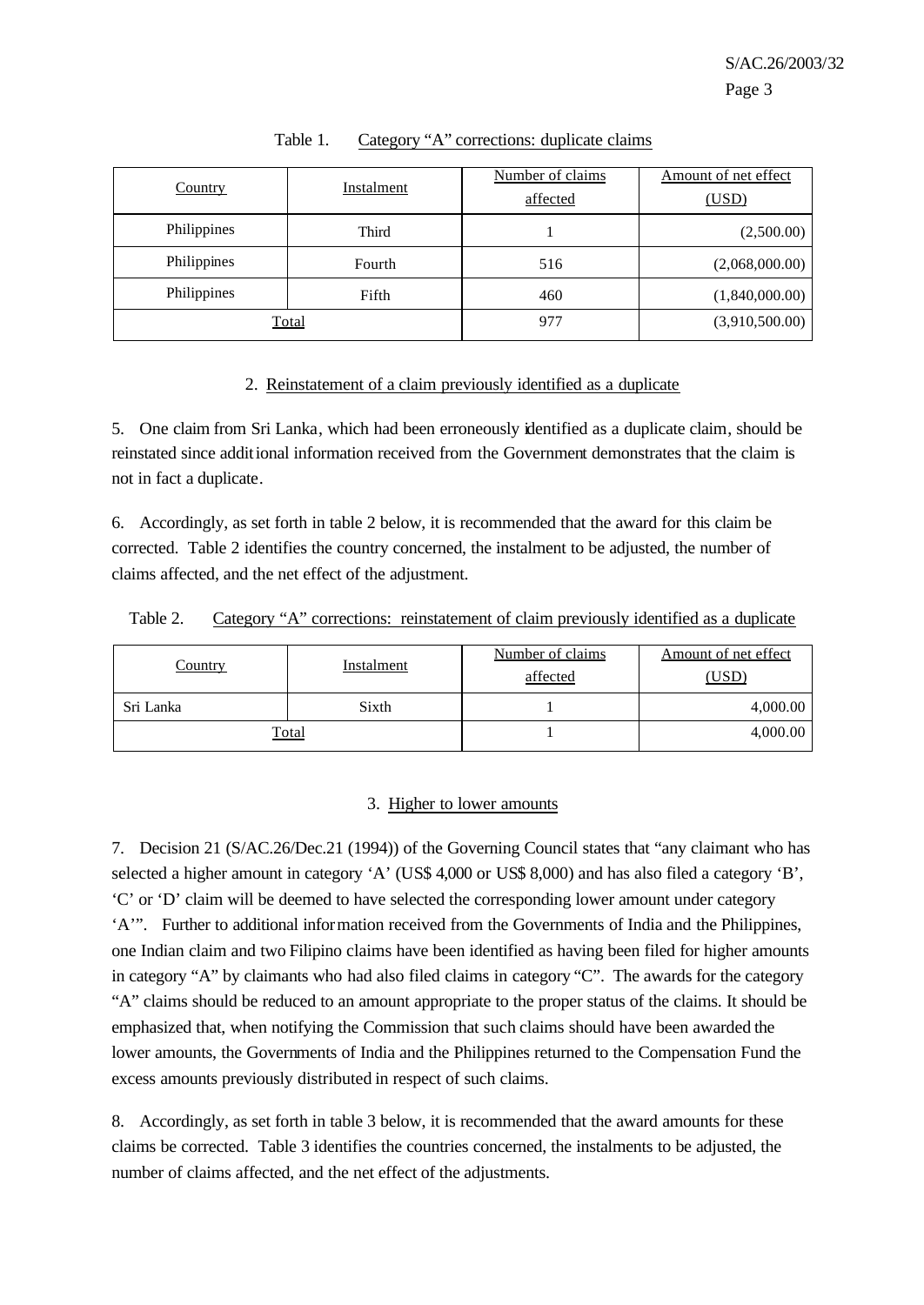| <b>Country</b> | Instalment | Number of claims<br>affected | Amount of net effect<br>(USD) |  |  |
|----------------|------------|------------------------------|-------------------------------|--|--|
| India          | Fifth      |                              | (1,500.00)                    |  |  |
|                | Fourth     |                              | (1,500.00)                    |  |  |
| Philippines    | Fifth      |                              | (1,500.00)                    |  |  |
| Total          |            | 3                            | (4,500.00)                    |  |  |

## Table 3. Category "A" corrections: higher to lower amounts

### 4. Summary

9. The recommended corrections related to award amounts in category "A" concern 981 claims submitted by three Governments resulting in a net decrease in the total amount awarded of USD 3,911,000. Of these, the total amount awarded for one claim was increased by USD 4,000, while the total amount awarded for 980 claims was decreased by USD 3,915,000. The recommendations with respect to the third, fourth, fifth and sixth instalments of category "A" claims, by country and by instalment, are provided in tables 1 to 5 of annex I to this report.

## B. Category "C" corrections

10. Recommendations for corrections to category "C" claims are those arising from discrepancies between the electronic and paper claim formats.

# 1. Corrections arising from discrepancies between the electronic and paper claim formats

11. The secretariat continued to review requests for corrections submitted by Governments within the final deadline of 31 December 2002 that was set by the Governing Council for category "C" claims. For these claims, the electronic information existing in the database was compared to the paper claim forms submitted by the claimants. This comparison and review determined that, for 12 claims submitted by two Governments, relevant data had been erroneously entered into the database. Consequently, as a result of data entry errors, incorrect recommendations were made in respect of these claims. It is therefore recommended that these 12 claim awards be corrected as set forth below.

12. All 12 corrections relate to awards of compensation for loss of income ("C6-Income"). In 11 of these 12 claims, the prior monthly salary data was incorrectly entered in the database resulting in a lower than appropriate award for these claimants. In the remaining claim, the total value of the claimed loss was inaccurately stated as a result of a computational error. This error adversely affected the outcome for the claimant and it is therefore recommended that this error be corrected.

13. Summaries of the category "C" Panel's approved methodologies relevant to losses for which correction is recommended are found in the "Report and recommendations of the Panel of Commissioners concerning the seventh instalment of individual claims for damages up to US\$100,000 (category 'C' claims)" (S/AC.26/1999/11) at paragraphs 249 to 282 for C6-Income losses.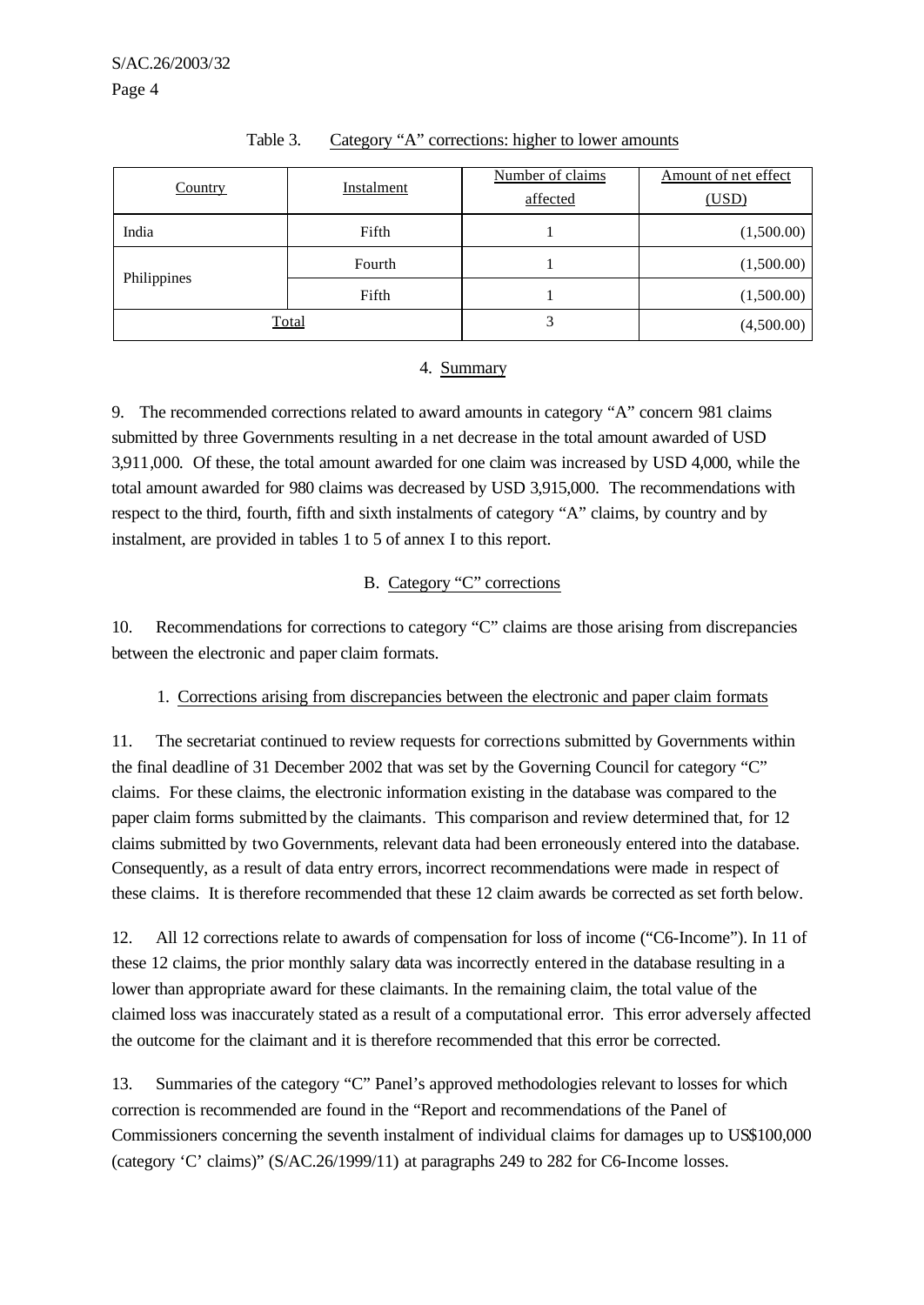14. Accordingly, as set forth in table 4 below, it is recommended that the awards for 12 claims be corrected. Table 4 identifies the countries concerned, the instalments to be adjusted, the number of claims affected, and the amount of net effect of the adjustments.

| Country      | Instalment | Number of claims<br>affected | Amount of net effect<br><u>USD</u> |
|--------------|------------|------------------------------|------------------------------------|
| Kuwait       | Sixth      |                              | 1,453.29                           |
| Kuwait       | Seventh    | 10                           | 72,008.43                          |
| Philippines  | Seventh    |                              | 5,185.04                           |
| <b>Total</b> |            | 12                           | 78,646.76                          |

| Table 4. | Category "C" corrections: corrections arising from discrepancies between electronic and |
|----------|-----------------------------------------------------------------------------------------|
|          | paper formats                                                                           |

### 2. Summary

15. The recommended corrections related to award amounts in category "C" concern 12 claims submitted by two Governments with a net increase of the total amount awarded of USD 78,646.76. The total amount awarded for all 12 claims was increased by USD 78,646.76. The recommendations with respect to the sixth and seventh instalments of category "C" claims, by country and by instalment, are located in tables 1 to 3 of annex II to this report.

# II. RECOMMENDED CORRECTIONS CONCERNING CLAIMS IN CATEGORY "D"

16. Following an inquiry from the Permanent Mission of Egypt, the "D2" Panel of Commissioners reviewed a claim that was included in the "Report and recommendations made by the 'D2' Panel of Commissioners concerning part two of the eighth instalment of individual claims for damages above USD 100,000 (category 'D' claims)" (S/AC.26/2001/25) (the "part two of the eighth instalment of 'D' claims report"), which recommendations were approved by the Governing Council in decision 141 (S/AC.26/Dec.141 (2001)).

17. As a result of its review, the Panel concluded that clerical errors were made in the processing of the claim that warrant correction under article 41 of the Rules. Specifically, due to a clerical error, the secretariat failed to identify for the Panel evidence that demonstrated the existence and the claimant's ownership of two businesses. As a result of this clerical error, the Panel originally recommended no compensation for this claim. The Panel reviewed the file and concluded that evidence had been provided to demonstrate the existence and ownership of one of the businesses. As that evidence was filed in a timely manner, the Panel concluded that the claimant should have been compensated for the loss of vehicles belonging to that business. The amount of USD 25,835.87 should, therefore, be awarded to the claimant.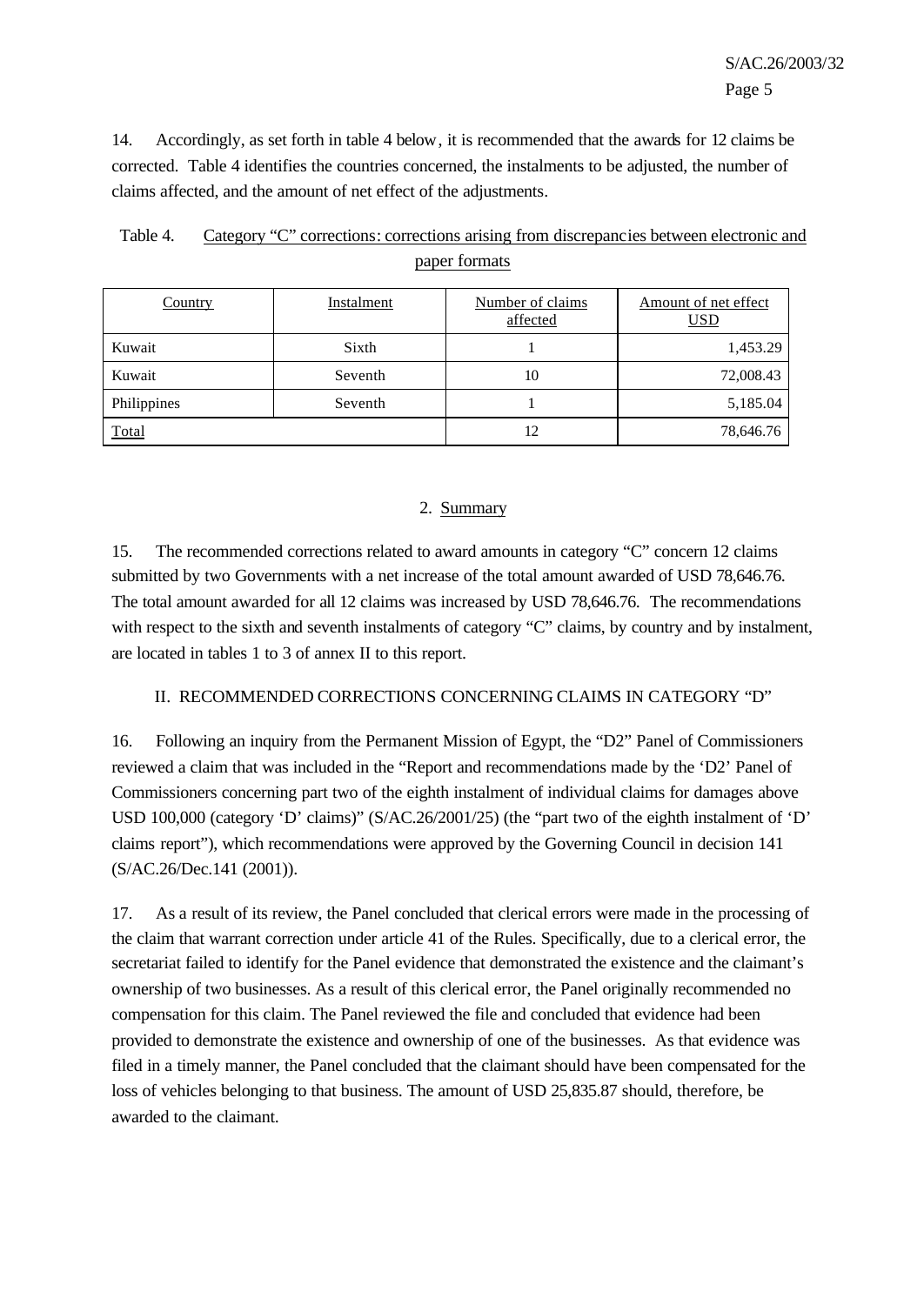S/AC.26/2003/32 Page 6

18. Following an inquiry from the Permanent Mission of Israel, the "D2" Panel of Commissioners reviewed a claim that was included in the part two of the eighth instalment of "D" claims report, which recommendations were approved by the Governing Council in decision 141.

19. As a result of its review, the Panel concluded that clerical errors were made in the processing of the claim that warrant correction under article 41 of the Rules. Specifically, due to a clerical error, the secretariat failed to identify for the Panel evidence that had been submitted by the claimant that demonstrated the claimant's ownership of real property located in Israel that was struck by a scud missile on 19 July 1991. As a result of this clerical error, the Panel originally recommended no compensation for this claim. The Panel reviewed the claimant's original submission and concluded that evidence had been provided to demonstrate ownership of the real property and that the claimant should have been compensated for lost rental income resulting from damage to the real property. The amount of USD 16,965.02 should, therefore, be awarded to the claimant.

20. As a result of information provided by the secretariat, the "D2" Panel of Commissioners reviewed a claim submitted through the Government of Kuwait that was included in the part two of the eighth instalment of "D" claims report, which recommendations were approved by the Governing Council in decision 141.

21. As a result of its review, the Panel concluded that clerical errors were made in the processing of the claim that warrant correction under article 41 of the Rules. Specifically, due to a clerical error, the secretariat had failed to place before the Panel a videotape submitted by the claimant containing evidence relating to the claimant's loss of personal property (D4(PP)). The additional evidence, which had been filed in a timely manner, was located by the secretariat after the claim had been processed. As a result of this omission, the Panel had recommended compensation in the amount of USD 587,770.07 for this loss item. The Panel concluded that, taking into account this additional timely-filed evidence, the correct recommended award for this loss item is USD 638,512.74. The additional amount of USD 50,742.67 should, therefore, be awarded to the claimant.

22. Accordingly, as set forth in table 5 below, it is recommended that the award amounts for these claims be corrected. Table 5 identifies the countries concerned, the instalment to be adjusted, the number of claims affected, and the net effect of the adjustments.

| Country | Instalment        |  | Amount of net effect<br>(USD) |
|---------|-------------------|--|-------------------------------|
| Egypt   | Eighth (part two) |  | 25,835.87                     |
| Israel  | Eighth (part two) |  | 16,965.02                     |
| Kuwait  | Eighth (part two) |  | 50,742.67                     |
| Total   |                   |  | 93,543.56                     |

Table 5. Category "D" corrections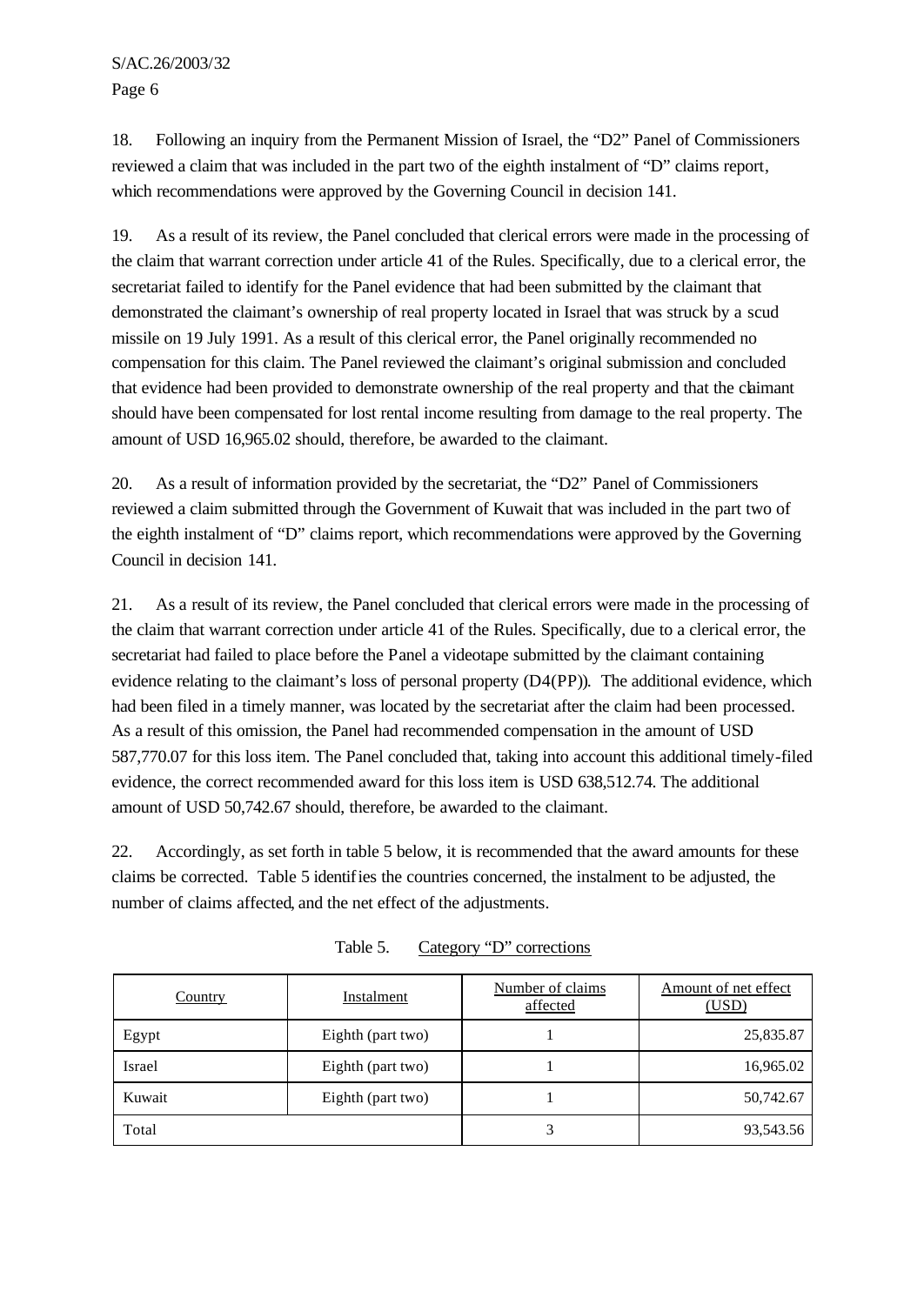23. In summary, the recommended correction in category "D" concerns three claims submitted by three Governments resulting in a net increase of the total amount awarded of USD 93,543.56. The recommendation with respect to part two of the eighth instalment of category "D" claims, by country and by instalment, is provided in tables 1 to 2 of annex III to this report.

### III. REQUESTS BY CLAIMANTS FOR ARTICLE 41 CORRECTIONS

24. During the period under review, the secretariat has continued its review of requests from Governments for corrections to claims in categories "D", "E" and "F", submitted under article 41 of the Rules. The requests and the Executive Secretary's conclusions with respect to those requests are outlined below.

25. On 3 April 2002, the Permanent Mission of Canada requested correction of Governing Council decision 68 (S/AC.26/Dec.68 (1999)) and the associated "Report and recommendations made by the Panel of Commissioners concerning the third instalment of individual claims for damages above US\$100,000 (category 'D' claims)" (S/AC.26/1999/9) with regard to an individual claim submitted through the Government of Canada. Having carefully reviewed all aspects of this request, the Executive Secretary has concluded that no correction of Governing Council decision 68 is necessary and that no action pursuant to article 41 of the Rules is warranted with regard to the claim in question.

26. On 5 May 2002, the Ministry of Labour of Jordan requested correction of Governing Council decision 147 (S/AC.26/Dec.147 (2002)) and the associated "Report and recommendations made by the 'D1' Panel of Commissioners concerning the eleventh instalment of individual claims for damages above USD 100,000 (category 'D' claims)" (S/AC.26/2002/2) (the "eleventh instalment of 'D' claims report") with regard to an individual claim submitted through the Government of Jordan. Having carefully reviewed all aspects of this request, the Executive Secretary has concluded that no correction of Governing Council decision 147 is necessary and that no action pursuant to article 41 of the Rules is warranted with regard to the claim in question.

27. On 8 May 2002, the Ministry of Labour of Jordan requested correction of Governing Council decision 147 and the associated eleventh instalment of "D" claims report with regard to an individual claim submitted through the Government of Jordan. Having carefully reviewed all aspects of this request, the Executive Secretary has concluded that no correction of Governing Council decision 147 is necessary and that no action pursuant to article 41 of the Rules is warranted with regard to the claim in question.

28. On 20 May 2002, the Ministry of Labour of Jordan requested correction of Governing Council decision 147 and the associated eleventh instalment of "D" claims report with regard to an individual claim submitted through the Government of Jordan. Having carefully reviewed all aspects of this request, the Executive Secretary has concluded that no correction of Governing Council decision 147 is necessary and that no action pursuant to article 41 of the Rules is warranted with regard to the claim in question.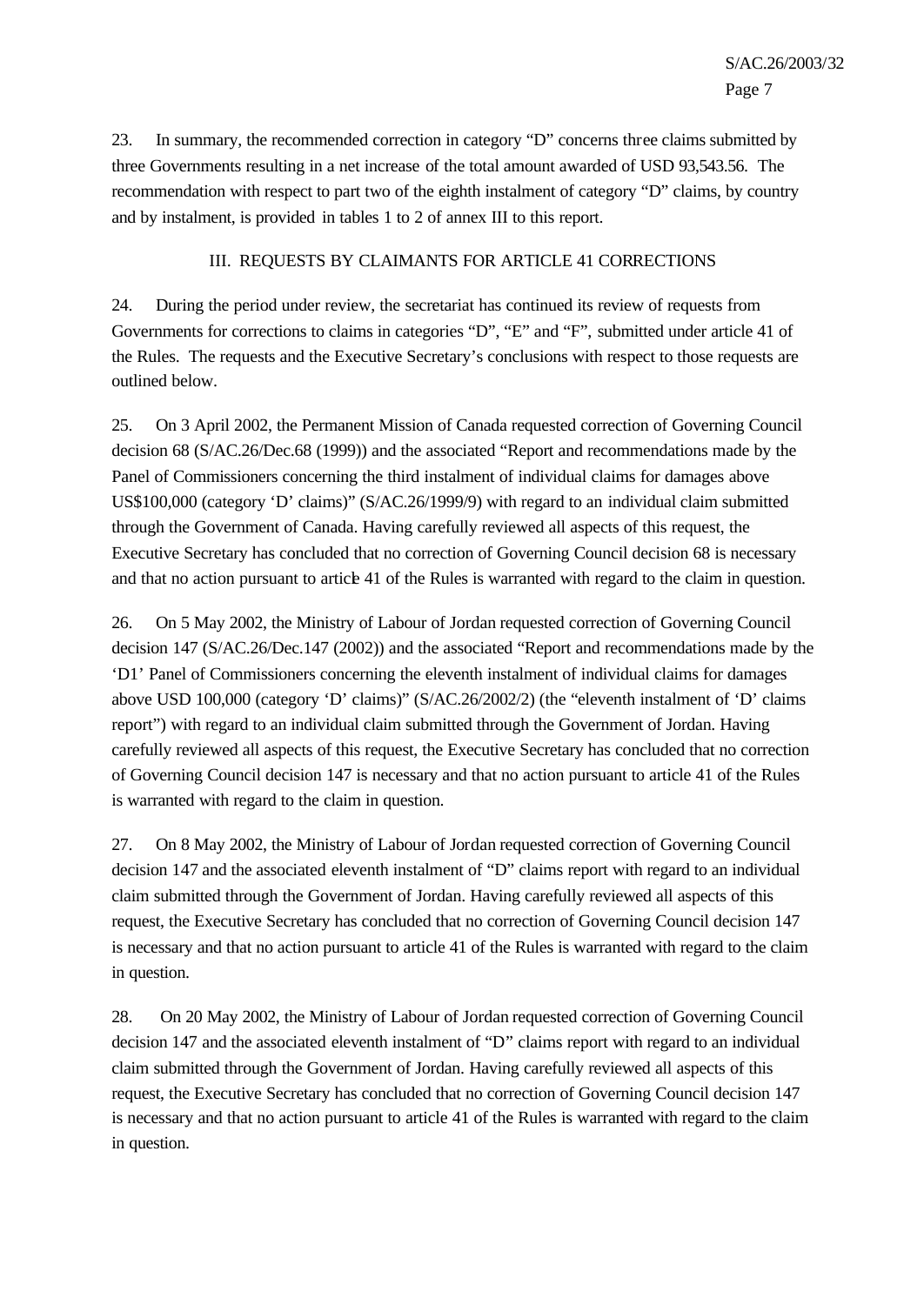S/AC.26/2003/32 Page 8

29. On 19 August 2002, an individual Syrian claimant requested correction of Governing Council decision 142 (S/AC.26/Dec.142 (2001)) and the associated "Report and recommendations made by the 'D1' Panel of Commissioners concerning part two of the ninth instalment of individual claims for damages above USD 100,000 (category 'D' claims)" (S/AC.26/2001/26) (the "part two of the ninth instalment of 'D' claims report"). The secretariat advised the Permanent Mission of the Syrian Arab Republic that all communications between the secretariat and claimants, including requests for correction made pursuant to article 41 of the Rules, must take place through the Government that has submitted the claim on behalf of the claimant. In addition, the secretariat advised that, having carefully reviewed all aspects of the request, the Executive Secretary has concluded that no correction of Governing Council decision 142 is necessary and that no action pursuant to article 41 of the Rules is warranted with regard to the claim in question.

30. On 20 January 2003, the Public Authority for Assessment of Compensation for Damages Resulting from Iraqi Aggression of the State of Kuwait ("PAAC") requested correction of Governing Council decision 155 (S/AC.26/Dec.155 (2002)) and the associated "Report and recommendations made by the 'D2' Panel of Commissioners concerning part one of the twelfth instalment of individual claims for damages above USD 100,000 (category 'D' claims)" (S/AC. 26/2002/10) (the "part one of the twelfth instalment of 'D' claims report") with regard to an individual claim submitted through the Government of Kuwait. Having carefully reviewed all aspects of this request, the Executive Secretary has concluded that no correction of Governing Council decision 155 is necessary and that no action pursuant to article 41 of the Rules is warranted with regard to the claim in question.

31. On 27 January 2003, PAAC requested correction of Governing Council decision 155 and the associated part one of the twelfth instalment of "D" claims report with regard to an individual claim submitted through the Government of Kuwait. Having carefully reviewed all aspects of this request, the Executive Secretary has concluded that no correction of Governing Council decision 155 is necessary and that no action pursuant to article 41 of the Rules is warranted with regard to the claim in question.

32. On 28 May 2003, the Permanent Mission of Sweden requested reconsideration of Governing Council decision 142 and the associated part two of the ninth instalment of "D" claims report with regard to an individual claim submitted through the Government of Sweden. Having carefully reviewed all aspects of this request, the Executive Secretary has concluded that no correction of Governing Council decision 142 is necessary and that no action pursuant to article 41 of the Rules is warranted with regard to the claim in question.

33. On 12 January 2003, PAAC requested correction of various Governing Council decisions and the associated reports and recommendations made by the "E4" and "E4A" Panels of Commissioners with respect to 12 Kuwaiti companies. Having carefully reviewed all aspects of this request, the Executive Secretary has concluded that no correction of the relevant Governing Council decisions is necessary and that no action pursuant to article 41 of the Rules is warranted with regard to the claims in question.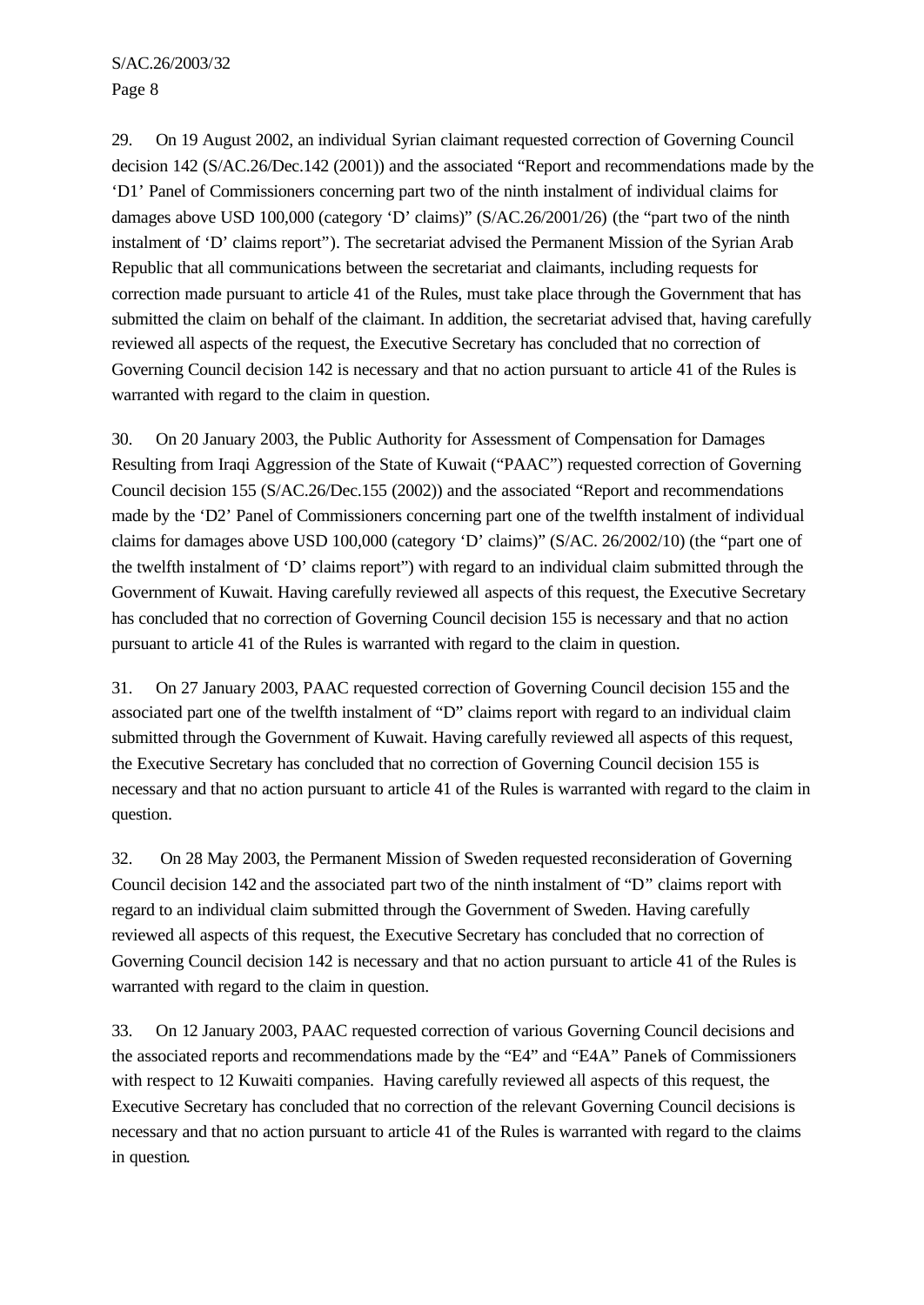34. On 14 January 2003, PAAC requested correction of various Governing Council decisions and the associated reports and recommendations made by the "E4" and "E4A" Panels of Commissioners with respect to 15 Kuwaiti companies. Having carefully reviewed all aspects of this request, the Executive Secretary has concluded that no correction of the relevant Governing Council decisions is necessary and that no action pursuant to article 41 of the Rules is warranted with regard to the claims in question.

35. On 15 January 2003, PAAC requested correction of various Governing Council decisions and the associated reports and recommendations made by the "E4" and "E4A" Panels of Commissioners with respect to 18 Kuwaiti companies. Having carefully reviewed all aspects of this request, the Executive Secretary has concluded that no correction of the relevant Governing Council decisions is necessary and that no action pursuant to article 41 of the Rules is warranted with regard to the claims in question.

36. On 27 January 2003, PAAC requested correction of various Governing Council decisions and the associated reports and recommendations made by the "E4" and "E4A" Panels of Commissioners with respect to 12 Kuwaiti companies. Having carefully reviewed all aspects of this request, the Executive Secretary has concluded that no correction of the relevant Governing Council decisions is necessary and that no action pursuant to article 41 of the Rules is warranted with regard to the claims in question.

37. On 3 February 2003, PAAC requested correction of various Governing Council decisions and the associated reports and recommendations made by the "E4" and "E4A" Panels of Commissioners with respect to nine Kuwaiti companies. Having carefully reviewed all aspects of this request, the Executive Secretary has concluded that no correction of the relevant Governing Council decisions is necessary and that no action pursuant to article 41 of the Rules is warranted with regard to the claims in question.

38. On 5 February 2003, PAAC requested correction of various Governing Council decisions and the associated reports and recommendations made by the "E4" and "E4A" Panels of Commissioners with respect to four Kuwaiti companies. Having carefully reviewed all aspects of this request, the Executive Secretary has concluded that no correction of the relevant Governing Council decisions is necessary and that no action pursuant to article 41 of the Rules is warranted with regard to the claims in question.

39. On 12 March 2003, PAAC requested correction of various Governing Council decisions and the associated reports and recommendations made by the "E4" and "E4A" Panels of Commissioners with respect to 16 Kuwaiti companies. Having carefully reviewed all aspects of this request, the Executive Secretary has concluded that no correction of the relevant Governing Council decisions is necessary and that no action pursuant to article 41 of the Rules is warranted with regard to the claims in question.

40. On 13 March 2003, the Permanent Mission of the United Kingdom requested a review of Governing Council decision 167 (S/AC.26/Dec.167 (2002)) and the associated "Report and recommendations made by the Panel of Commissioners concerning the eleventh instalment of 'E2'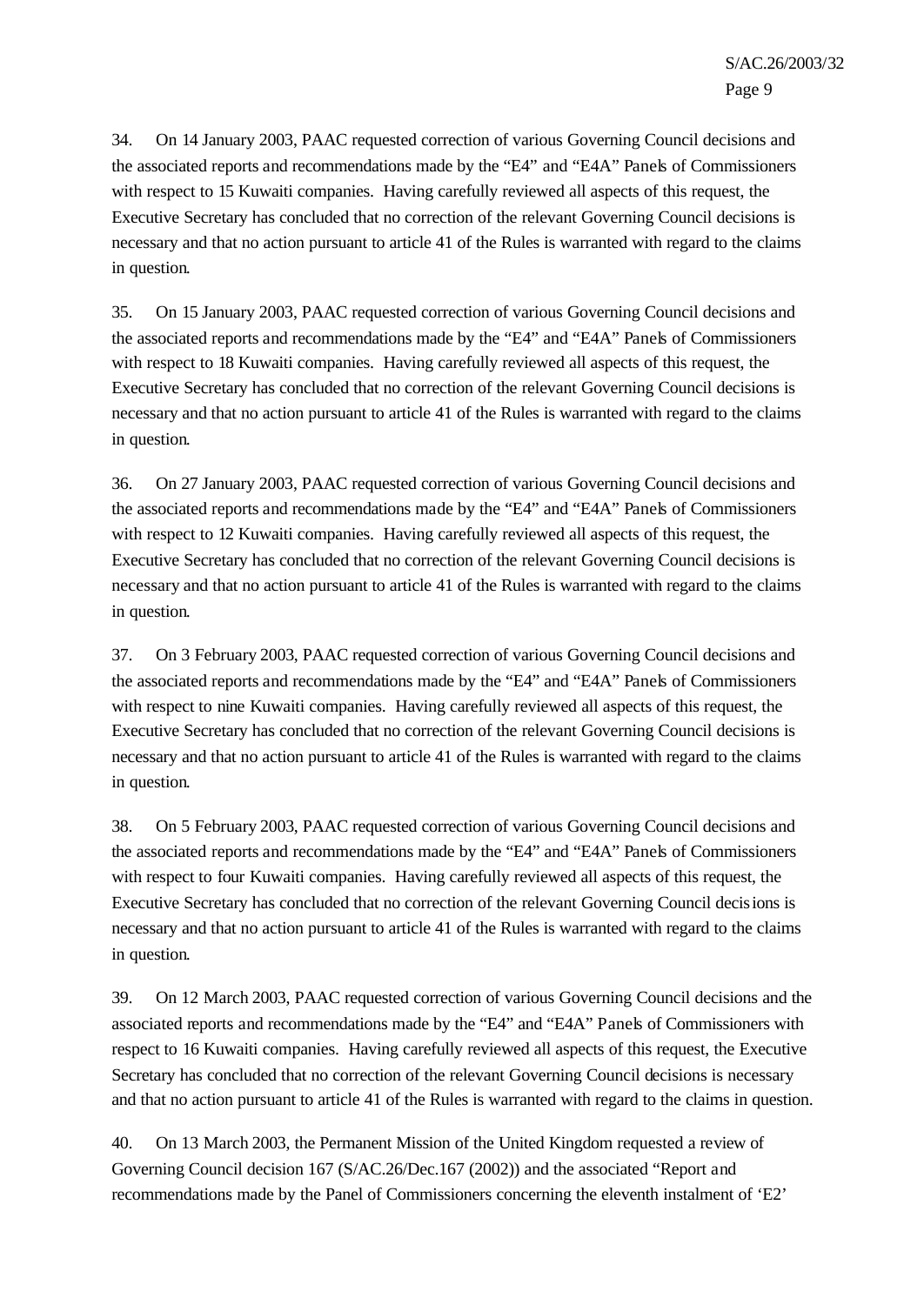claims" (S/AC.26/2002/22) (the "eleventh instalment of 'E2' claims report") with regard to a British company. Having carefully reviewed all aspects of this request, the Executive Secretary has concluded that no correction of Governing Council decision 167 is necessary and that no action pursuant to article 41 of the Rules is warranted with regard to the claim in question.

41. On 29 July 2003, the Permanent Mission of Pakistan requested reconsideration of Governing Council decision 167 and the associated eleventh instalment of "E2" claims report with regard to a Pakistani company. Having carefully reviewed all aspects of this request, the Executive Secretary has concluded that no correction of Governing Council decision 167 is necessary and that no action pursuant to article 41 of the Rules is warranted with regard to the claim in question.

42. On 21 September 2003, an individual purporting to represent a German company requested a review of Governing Council decision 202 (S/AC.26/Dec.202 (2003)) and the associated "Report and recommendations made by the Panel of Commissioners concerning the fourteenth instalment of 'E2' claims" (S/AC.26/2003/21) (the "fourteenth instalment of 'E2' claims report") with regard to the company. The secretariat noted that the claimant had, in previous correspondence, advised the Commission that the individual has no standing to represent the claimant before the Commission. The secretariat transmitted a response to the Permanent Mission of Germany setting out an explanation of the Panel's reasons for rejecting the claim and requested the Permanent Mission to forward the explanation to the claimant.

43. On 22 September 2003, the Permanent Mission of Germany requested a review of Governing Council decision 202 and the associated fourteenth instalment of "E2" claims report with regard to a German company. Having carefully reviewed all aspects of this request, the Executive Secretary has concluded that no correction of Governing Council decision 202 is necessary and that no action pursuant to article 41 of the Rules is warranted with regard to the claim in question.

44. On 29 September 2003, the Permanent Mission of the United Kingdom requested a review of Governing Council decision 143 (S/AC.26/Dec.143 (2001)) and the associated "Report and recommendations made by the Panel of Commissioners concerning the ninth instalment of 'E2' claims" (S/AC.26/2001/27) with regard to a British company. Having carefully reviewed all aspects of this request, the Executive Secretary has concluded that no correction of Governing Council decision 143 is necessary and that no action pursuant to article 41 of the Rules is warranted with regard to the claim in question.

45. On 29 September 2003, the Permanent Mission of the United Kingdom requested a review of Governing Council decision 159 (S/AC.26/Dec.159 (2002)) and the associated "Report and recommendations made by the Panel of Commissioners concerning the tenth instalment of 'E2' claims" (S/AC.26/2002/14) (the "tenth instalment of 'E2' claims report") with regard to a British company. Having carefully reviewed all aspects of this request, the Executive Secretary has concluded that no correction of Governing Council decision 159 is necessary and that no action pursuant to article 41 of the Rules is warranted with regard to the claim in question.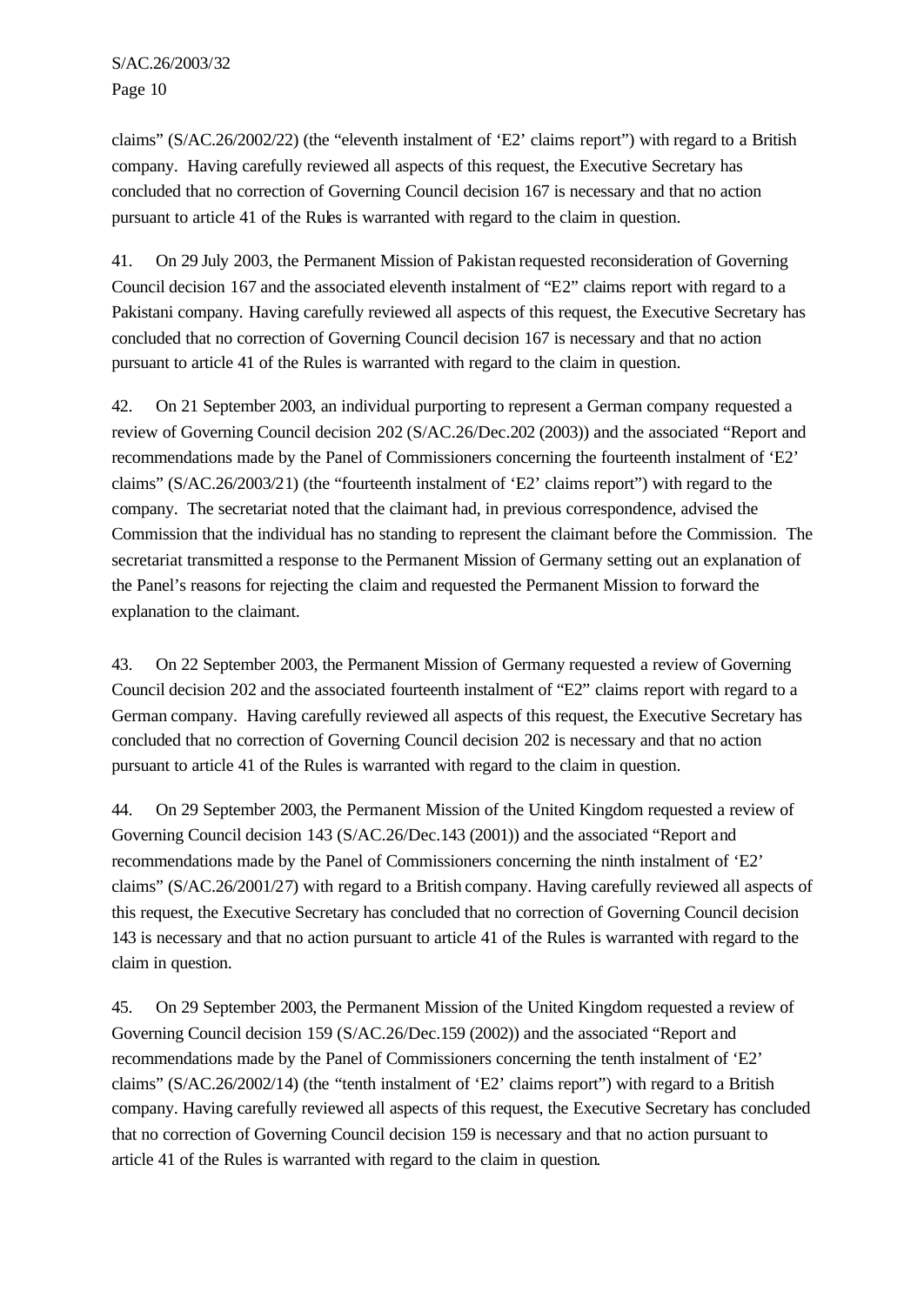46. On 29 September 2003, the Permanent Mission of the Netherlands requested a review of Governing Council decision 159 and the associated tenth instalment of "E2" claims report with regard to a Dutch company. Since the request for review had already been conclusively addressed in a previous review, the Permanent Mission was informed that the new request would not be subject to further review.

47. In addition, during the period under review, the secretariat has received requests for article 41 corrections with respect to claims in categories "D", "E", and "F" from a number of Governments and international organizations. The responses of the Executive Secretary to these requests have not yet been conveyed to the claimant countries due to the fact that the secretariat's review of the specific claims in question, and, where appropriate, consultations with the respective panels of Commissioners remain ongoing. Details concerning these requests, and the Executive Secretary's recommendations to the Governing Council with respect thereto will be contained in upcoming article 41 reports to the Governing Council.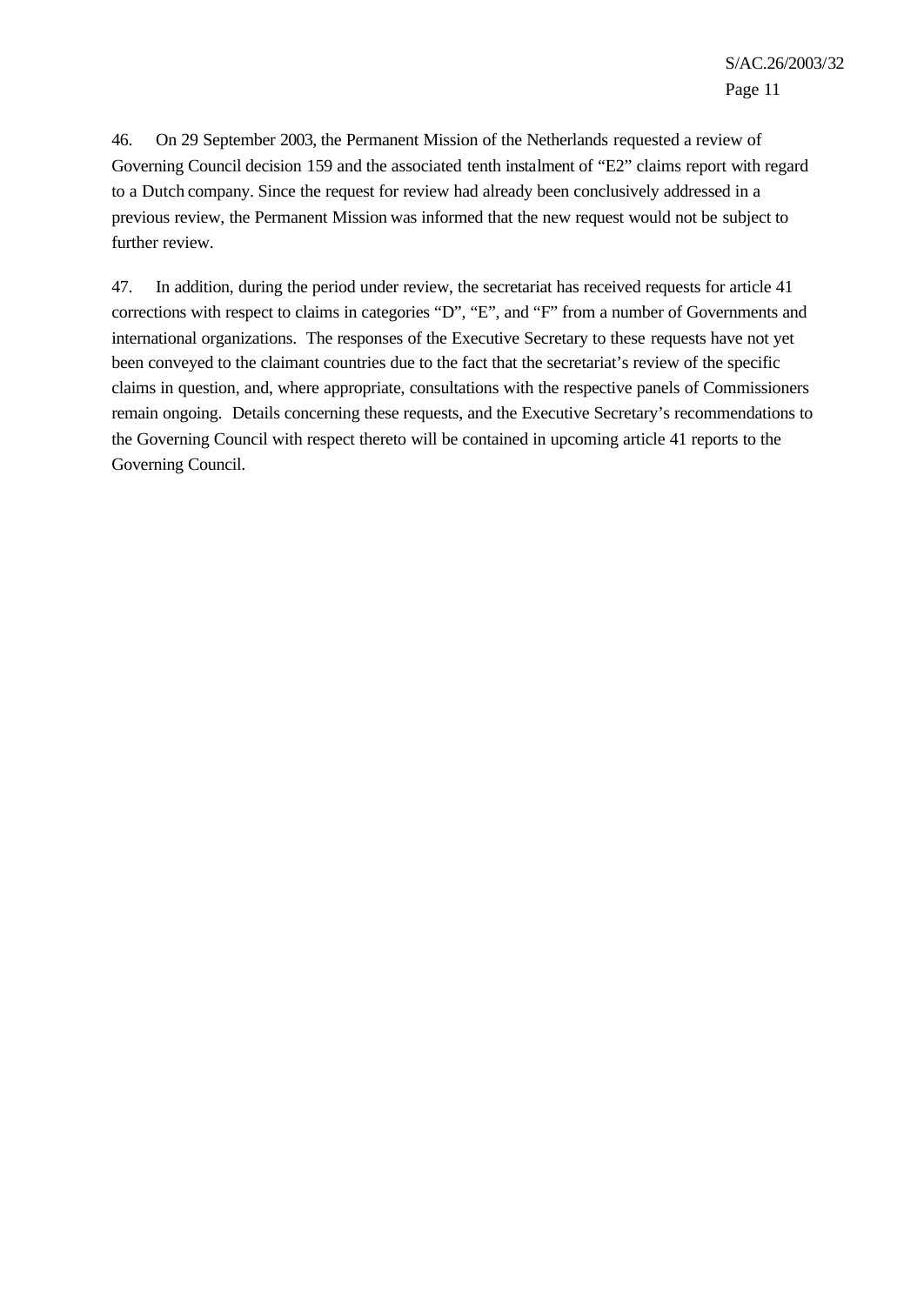## Annex I

## RECOMMENDED CORRECTIONS CONCERNING CATEGORY "A" CLAIMS

1. Based on the recommended corrections reported in paragraphs 2 to 9 of this report, supra, the category "A" claims aggregate corrected awards by instalment, per country, are as follows:

|             | Previous total award | Corrected total award | Amount of net effect |  |
|-------------|----------------------|-----------------------|----------------------|--|
| Country     | (USD)                | USD)                  | ,USD)                |  |
| Philippines | 5,490,000.00         | 5,487,500.00          | (2,500.00)           |  |

# Table 1. Third instalment category "A" claims corrections

#### Table 2. Fourth instalment category "A" claims corrections

|             | Previous total award | Corrected total award | Amount of net effect |  |
|-------------|----------------------|-----------------------|----------------------|--|
| Country     | ,USD)                | ,USD)                 | USD)                 |  |
| Philippines | 30,278,500.00        | 28,209,000.00         | (2,069,500.00)       |  |

# Table 3. Fifth instalment category "A" claims corrections

| <b>Country</b> | Previous total award<br>(USD) | Corrected total award<br>(USD) | Amount of net effect<br><u>(USD)</u> |  |  |
|----------------|-------------------------------|--------------------------------|--------------------------------------|--|--|
| India          | 149,270,000.00                | 149,268,500.00                 | (1,500.00)                           |  |  |
| Philippines    | 31,038,500.00                 | 29,197,000.00                  | (1,841,500.00)                       |  |  |

## Table 4. Sixth instalment category "A" claims corrections

| Country   | Previous total award | Corrected total award | Amount of net effect |  |
|-----------|----------------------|-----------------------|----------------------|--|
|           | ,USD)                | USD`                  | $USD^{\circ}$        |  |
| Sri Lanka | 35,575,000.00        | 35,579,000.00         | 4,000.00             |  |

2. Based on the above corrections, the revised category "A" claim total recommended awards by instalment are as follows:

| Table 5. Recommended corrected total awards for category "A" claims |  |  |  |  |
|---------------------------------------------------------------------|--|--|--|--|
|                                                                     |  |  |  |  |

| Instalment | Previous total award<br>(USD) | Corrected total award<br>(USD) | Amount of net effect<br>(USD) |  |  |
|------------|-------------------------------|--------------------------------|-------------------------------|--|--|
| Third      | 532,150,500.00                | 532,148,000.00                 | (2,500.00)                    |  |  |
| Fourth     | 735,726,500.00                | 733,657,000.00                 | (2,069,500.00)                |  |  |
| Fifth      | 786,223,000.00                | 784,380,000.00                 | (1,843,000.00)                |  |  |
| Sixth      | 317,251,500.00                | 317,255,500.00                 | 4,000.00                      |  |  |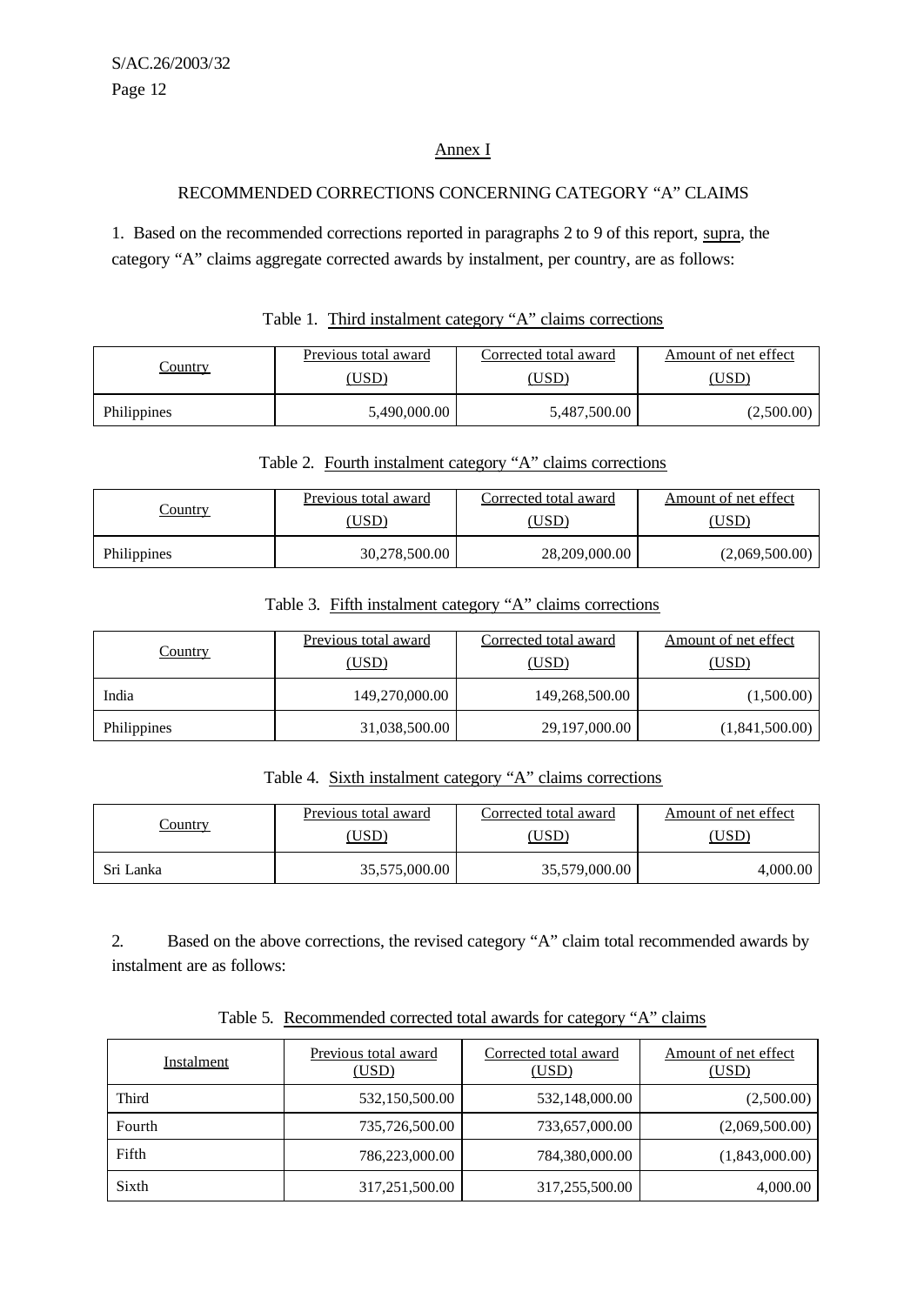## Annex II

# RECOMMENDED CORRECTIONS CONCERNING CATEGORY "C" CLAIMS

1. Based on the recommended corrections reported in paragraphs 10 to 15 of this report, supra, the category "C" claims aggregate corrected awards by instalment, per country, are as follows:

| `ountry | Previous total award | Corrected total award | Amount of net effect |  |  |
|---------|----------------------|-----------------------|----------------------|--|--|
|         |                      | USD <sup>)</sup>      | USD                  |  |  |
| Kuwait  | 45,919,687.69        | 45,921,140.98         | .453.29              |  |  |

| Table 1. Sixth instalment category "C" claims corrections |
|-----------------------------------------------------------|
|-----------------------------------------------------------|

| Table 2. Seventh instalment category "C" claims corrections |  |  |  |
|-------------------------------------------------------------|--|--|--|
|-------------------------------------------------------------|--|--|--|

| <u>Country</u> | Previous total award<br>(USD) | Corrected total award<br>(USD) | Amount of net effect<br>(USD) |  |  |
|----------------|-------------------------------|--------------------------------|-------------------------------|--|--|
| Kuwait         | 788,920,463.29                | 788,992,471.72                 | 72,008.43                     |  |  |
| Philippines    | 10,367,513.31                 | 10,372,698.35                  | 5,185.04                      |  |  |

2. Based on the above corrections, the revised category "C" claim total recommended awards by instalment are as follows:

|  |  | Table 3. Recommended corrected total awards for category "C" claims |  |  |  |  |  |  |  |
|--|--|---------------------------------------------------------------------|--|--|--|--|--|--|--|
|--|--|---------------------------------------------------------------------|--|--|--|--|--|--|--|

| Instalment | Previous total award<br>(USD) | Corrected total award<br>(USD) | Amount of net effect<br>(USD) |
|------------|-------------------------------|--------------------------------|-------------------------------|
| Sixth      | 768,572,508.10                | 768,573,961.39                 | 1,453.29                      |
| Seventh    | 1,934,814,511.07              | 1,934,891,704.54               | 77,193.47                     |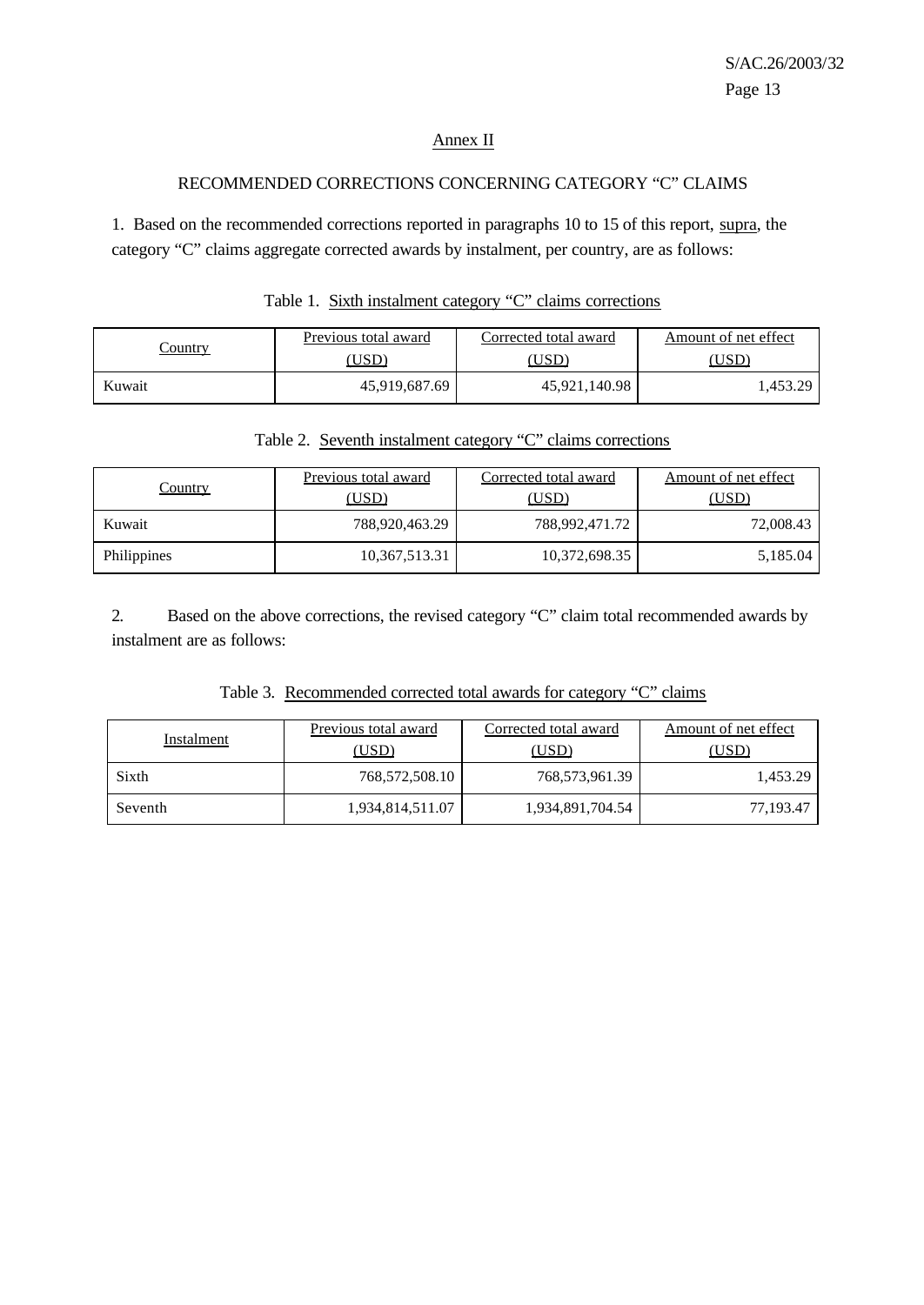# Annex III

## RECOMMENDED CORRECTIONS CONCERNING CATEGORY "D" CLAIMS

1. Based on the recommended corrections reported in paragraphs 16 to 23 of this report, supra, the category "D" claims aggregate corrected awards by instalment, per country, are as follows:

| <b>Country</b> | Previous total award<br>(USD) | Corrected total award<br>(USD) | Amount of net effect<br>(USD) |  |  |
|----------------|-------------------------------|--------------------------------|-------------------------------|--|--|
| Egypt          | 87,365.48                     | 113,201.35                     | 25,835.87                     |  |  |
| Israel         | 137,340.72                    | 154,305.74                     | 16,965.02                     |  |  |
| Kuwait         | 29,016,844.38                 | 29,067,587.05                  | 50,742.67                     |  |  |

| Table 1. Part two of the eighth instalment category "D" claims corrections |  |  |  |  |  |  |  |
|----------------------------------------------------------------------------|--|--|--|--|--|--|--|
|----------------------------------------------------------------------------|--|--|--|--|--|--|--|

2. Based on the above correction, the revised category "D" claim total recommended awards by instalment are as follows:

|--|

| Instalment        | Previous total award<br>$USD^{\circ}$ | Corrected total award<br>$\overline{C}$ | Amount of net effect |  |  |
|-------------------|---------------------------------------|-----------------------------------------|----------------------|--|--|
| Eighth (part two) | 32,745,106.63                         | 32,838,650.19                           | 93,543.56            |  |  |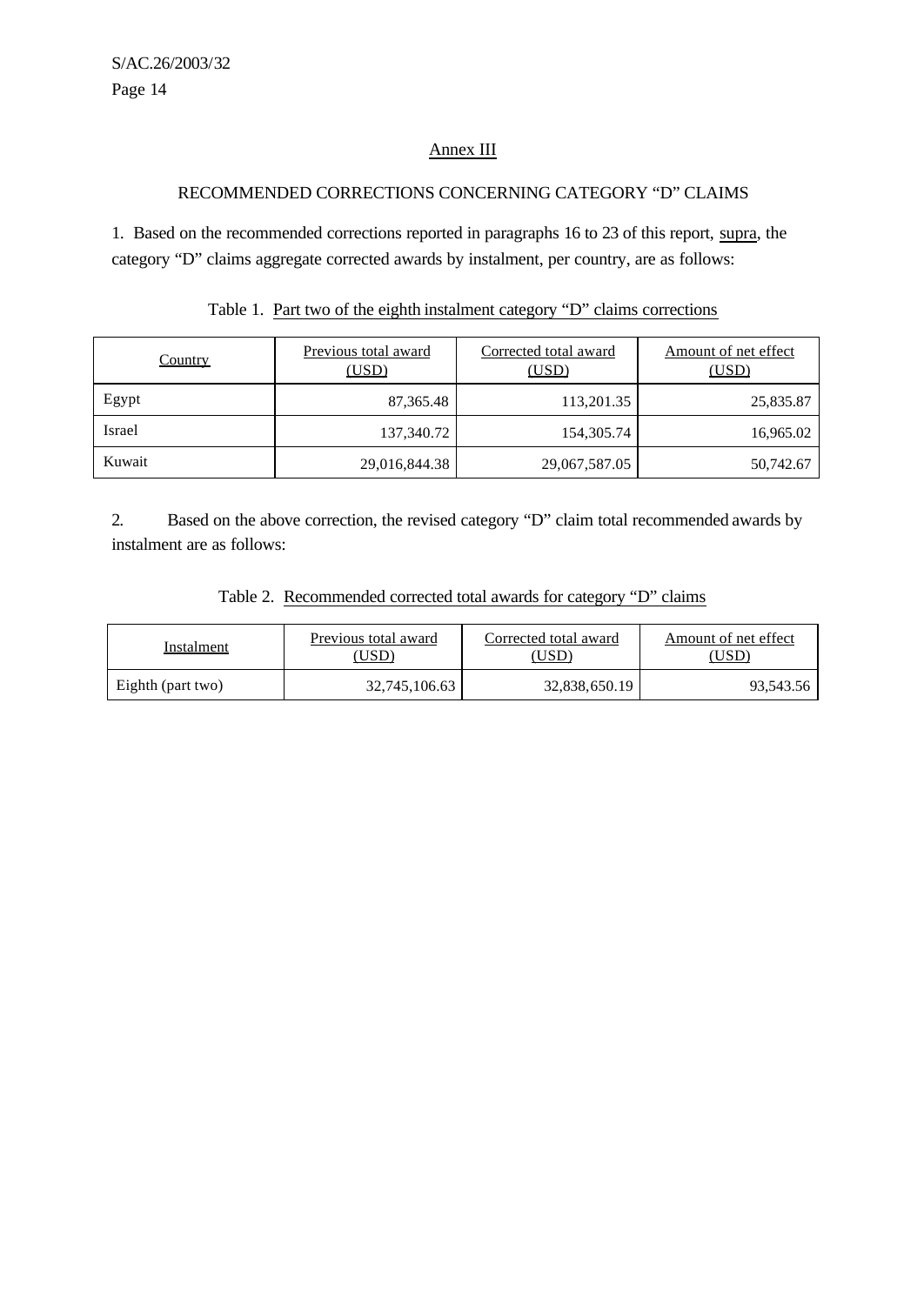#### Annex IV

# ARTICLE 41 CORRECTIONS TO CLAIMS AWARDS (UP TO THE FORTY-NINTH SESSION OF THE GOVERNING COUNCIL)

|                        | Category A                              |                     | Category B                                                                           |                     | Category C            |                     | Category D                              |                                  | Category E                              |                                  |                                                               | Total                                                              |
|------------------------|-----------------------------------------|---------------------|--------------------------------------------------------------------------------------|---------------------|-----------------------|---------------------|-----------------------------------------|----------------------------------|-----------------------------------------|----------------------------------|---------------------------------------------------------------|--------------------------------------------------------------------|
| Report                 | Net correction<br>for category<br>(USD) | claims<br>corrected | Number of Net correction Number of Net correction Number of<br>for category<br>(USD) | claims<br>corrected | for category<br>(USD) | claims<br>corrected | Net correction<br>for category<br>(USD) | Number of<br>claims<br>corrected | Net correction<br>for category<br>(USD) | Number of<br>claims<br>corrected | Net corrections<br>for categories A<br>B, C, D and E<br>(USD) | Number of<br>claims corrected<br>in categories A.<br>B, C, D and E |
| A(6) panel report      | (6,439,500.00)                          | 2,575               |                                                                                      |                     |                       |                     |                                         |                                  |                                         |                                  | (6,439,500.00)                                                | 2,575                                                              |
| $B(2.2)$ panel report  |                                         |                     | (12,500.00)                                                                          | 3 <sup>3</sup>      |                       |                     |                                         |                                  |                                         |                                  | (12,500.00)                                                   | 3 <sup>a</sup>                                                     |
| B(3) panel report      |                                         |                     | 110,000.00                                                                           | 10 <sup>b</sup>     |                       |                     |                                         |                                  |                                         |                                  | 110,000.00                                                    | 10 <sup>b</sup>                                                    |
| $C(4)$ panel report    |                                         |                     |                                                                                      |                     | (1,922.00)            | 49                  |                                         |                                  |                                         |                                  | (1,922.00)                                                    | 49                                                                 |
| $C(5)$ panel report    |                                         |                     |                                                                                      |                     | (77,190.00)           | 6                   |                                         |                                  |                                         |                                  | (77, 190.00)                                                  | 61                                                                 |
| $C(6)$ panel report    |                                         |                     |                                                                                      |                     | 72,685.00             | 15                  |                                         |                                  |                                         |                                  | 72,685.00                                                     | 15                                                                 |
| $D(5)$ panel report    |                                         |                     |                                                                                      |                     |                       |                     | (2,646.81)                              |                                  |                                         |                                  | (2,646.81)                                                    |                                                                    |
| D(7) panel report      |                                         |                     |                                                                                      |                     |                       |                     | (38, 836.21)                            | 13                               |                                         |                                  | (38, 836.21)                                                  | 13                                                                 |
| D1 (9.1) panel report  |                                         |                     |                                                                                      |                     |                       |                     | 103,532.16                              | 4                                |                                         |                                  | 103,532.16                                                    |                                                                    |
| Special D panel report |                                         |                     |                                                                                      |                     |                       |                     | (13, 283, 441.51)                       | 426                              |                                         |                                  | (13, 283, 441.51)                                             | 426                                                                |
| E3(10) panel report    |                                         |                     |                                                                                      |                     |                       |                     |                                         |                                  | 325,850.00                              |                                  | 325,850.00                                                    |                                                                    |
| E4(3) panel report     |                                         |                     |                                                                                      |                     |                       |                     |                                         |                                  | 536,513.00                              |                                  | 536,513.00                                                    |                                                                    |
| Article 41(1) report   | (5,500.00)                              | 10                  |                                                                                      |                     |                       |                     |                                         |                                  |                                         |                                  | (5,500.00)                                                    | 10                                                                 |
| Article 41(2) report   | (49,000.00)                             | 16                  |                                                                                      |                     |                       |                     |                                         |                                  |                                         |                                  | (49,000.00)                                                   | 16                                                                 |
| Article 41(3) report   | 1,500.00                                | $\overline{4}$      |                                                                                      |                     |                       |                     |                                         |                                  |                                         |                                  | 1,500.00                                                      |                                                                    |
| Article 41(4) report   | (83,000.00)                             | 19                  |                                                                                      |                     |                       |                     |                                         |                                  |                                         |                                  | (83,000.00)                                                   | 19                                                                 |
| Article 41(5) report   | (18,500.00)                             | 5                   |                                                                                      |                     |                       |                     |                                         |                                  |                                         |                                  | (18,500.00)                                                   |                                                                    |
| Article 41(6) report   | 15,867,500.00                           | 10,757              |                                                                                      |                     |                       |                     |                                         |                                  |                                         |                                  | 15,867,500.00                                                 | 10,757                                                             |